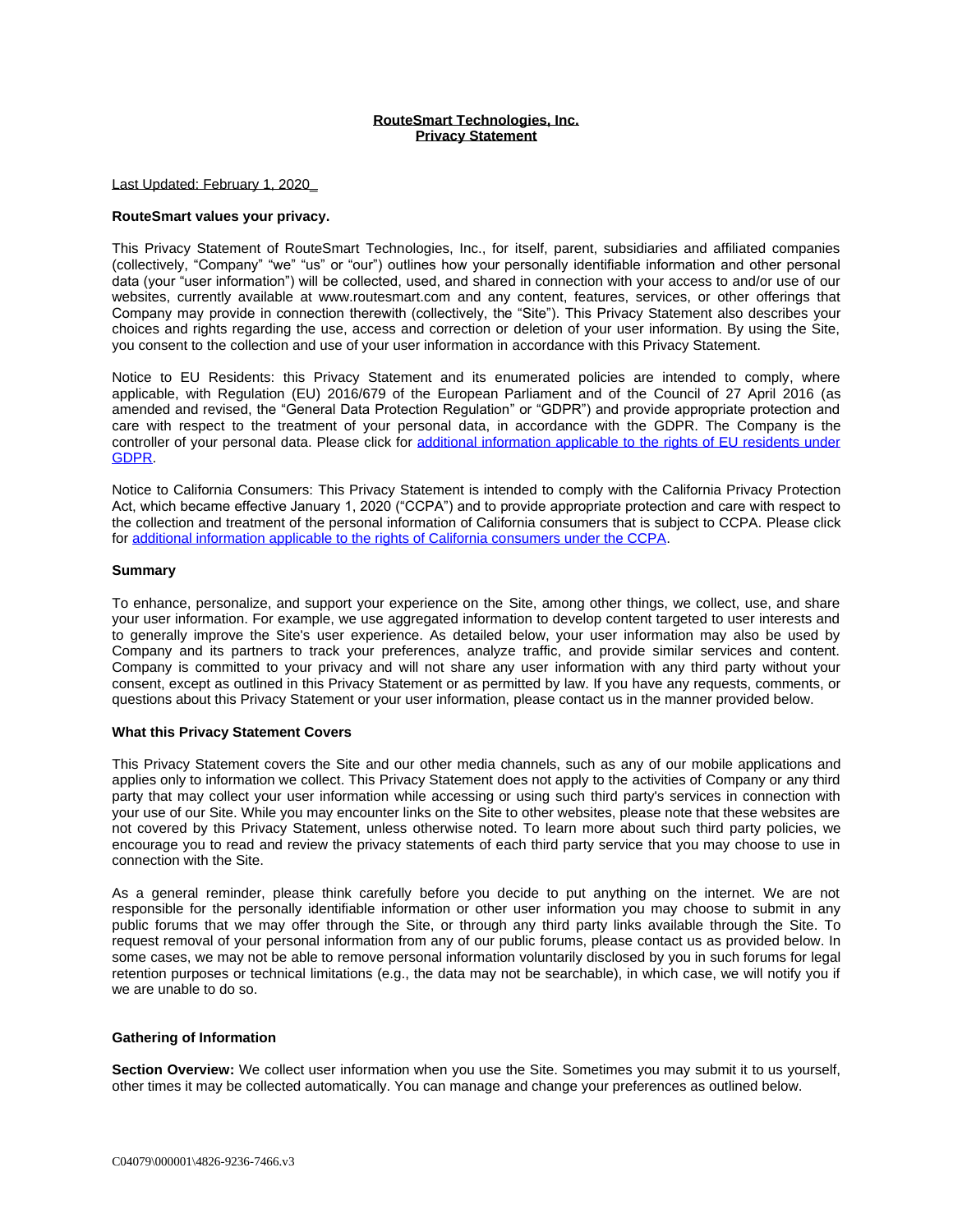### **Information Collected**

When you use the Site, your user information may be collected, used, and shared in a variety of manners. As detailed below, the type of user information collected may vary based on how it was gathered, but may include, among other things, your name, email address, and other information that you voluntarily submit (e.g., when setting up an account or submitting a registration or application on the Site, you may submit your contact information), information automatically collected about your usage of the Site (e.g., the content that you choose to view), and information about you that our third party partners may share with us.

## **Voluntary Submission**

Company may collect user information that is voluntarily provided by you or with your permission. For example, we may ask you for information, such as your e-mail address, when you register your account with the Site. In connection with services you request, we may request additional personal information, such as your address, telephone number and credit card or other payment information, in order to complete the purchase. You always have the option not to provide the information we request. If you choose not to provide the information we request, you can still visit many portions of the Site, but you may be unable to access certain options and services. When you register an account through the Site or provide information to Company in any other manner, you agree to provide only true, accurate, current and complete information.

#### **Cookies**

A cookie is a small data file that is written to your computer's hard drive by your web browser. A cookie file can contain and/or automatically collect information, such as a user identification code or IP address, that a website will use to track the pages and number of times you have visited. The data read from these cookies may be linked to personally identifying (PII) and non-personally identifying (non-PII) information. Please click to view RouteSmart's [cookie policy.](https://www.routesmart.com/wp-content/uploads/2020/02/cookies_policy-02012020.pdf)

#### **Use of Your Information**

**Section Overview:** Our primary goal in collecting, using, and sharing user information is to enhance your experience on the Site, support the Site, and improve its features, performance, and other elements. Your user information may be used for the purposes outlined below. We will not use your user information without a valid legal basis to do so.

# **To Target Content**

To develop and provide content and advertising to you that is targeted to your interests, we use the analytics collected by the systems described above to determine which areas of the Site you prefer based upon the frequency of your visits and engagement with those areas. We may make reasonable assumptions based on your browser provided data to target relevant content and advertising to you on our Site and elsewhere where we may be acting as a 3rd party. We may also make reasonable geographic and demographic assumptions based on your presented IP address to target relevant content and advertising.

#### **To Provide Interactive Communications from the Site**

To enhance your experience we may provide you with interactive communications, using the e-mail address that you provide to us. Such interactive communications are provided only to those users who have expressly provided us with their permission to receive them. From time to time we may provide e-mails highlighting new features available through the Site to those users who have expressly provided us with their permission to send such communications.

#### **To Provide Communications with Third Parties (including to Data Processors)**

We respect the privacy of our users and will not disclose or distribute your information to any third party, except as provided for in this Policy.

#### **Sharing of Information**

You may be requested to voluntarily provide certain user information during your use of the Site. If you choose to do so, that user information may be shared with Company as well as business partners and vendors providing hosting and other services for Company. This includes information shared with Data Processors.

We use third parties to provide credit card processing, e-mail service providers and hosting services on the Site.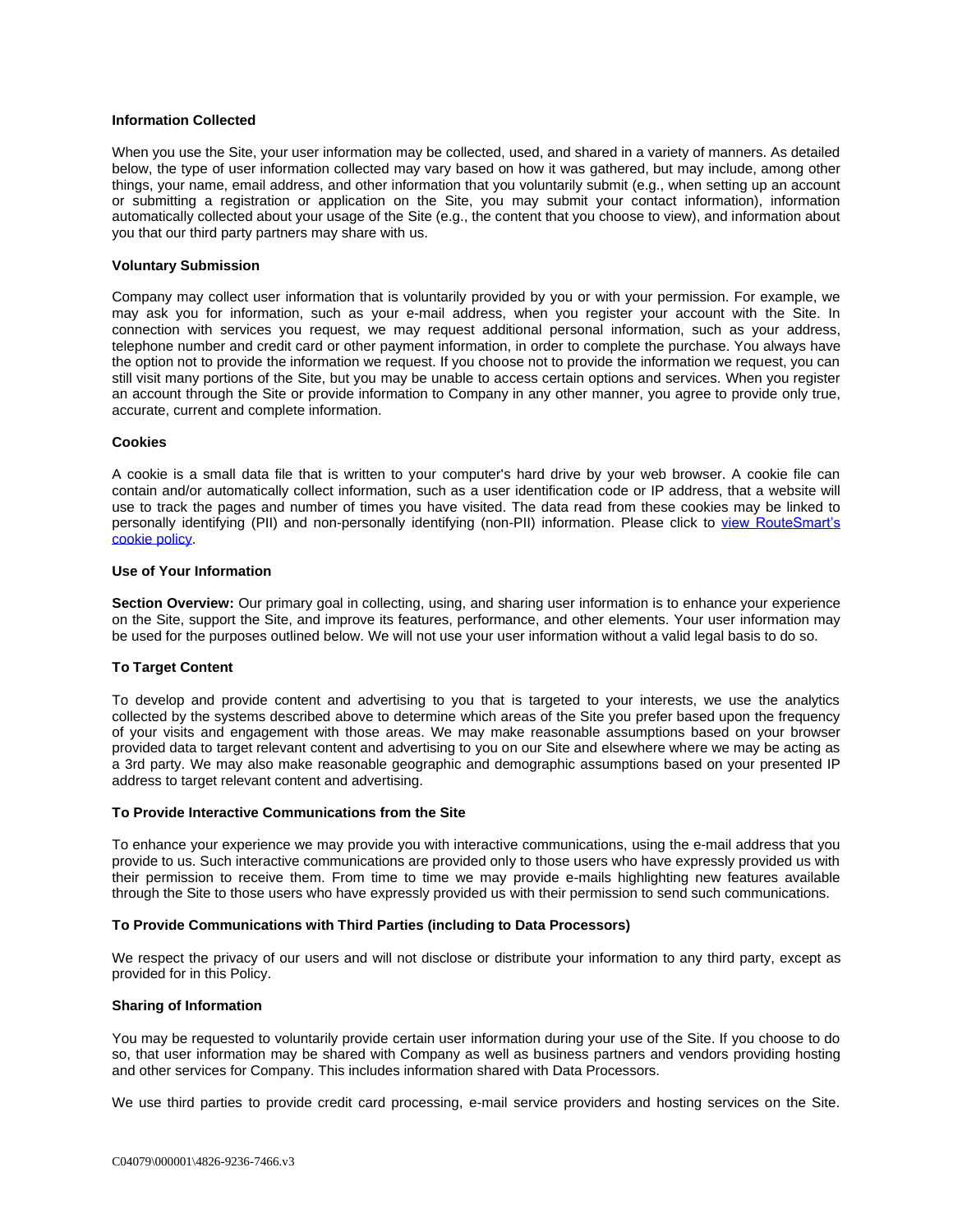When you sign up for such services, we will share your user information only as necessary for the third party to provide that service. These third parties are prohibited from using your user information for any other purpose. With respect to credit card processing, we do not collect, store, or process any credit card information.

The Site includes widgets and/or interactive mini-programs that run on the Site. These features are small content modules that users can embed on sites and may collect your IP address, which page you are visiting on our site, or set a cookie to enable the feature to function properly. These features are either hosted by a third party or hosted directly on the Site. Your interactions with these features are governed by the privacy policy of the company providing it.

# **Information Shared with Third Party Providers (including Data Processors)**

We may hire other companies to provide limited services on our behalf, such as processing transactions, or performing statistical analysis of our services. We will only provide those companies the information they need to deliver the service. In some instances, these companies may collect information directly from you. In these cases, you will be notified of the involvement of the external service provider. In all cases, these companies are subject to agreements that require them to maintain the confidentiality of your information and they are prohibited from using that information for any other purpose.

## **In the Event of Sale or Bankruptcy**

The ownership of the Site may change at some point in the future. Should that occur, we want this site to be able to maintain a relationship with you. In the event of a sale, merger, public offering, bankruptcy or other change in control of Company, your information may be shared with the person or business that owns or controls this site. Opting out of receiving information from third parties will not affect our right to transfer your information to a new owner, but your choices will continue to be respected regarding the use of your information. You will be notified as described below in "How will I know if the Privacy Statement is changed."

## **As Required By Law**

Company may disclose your personal information if required to do so by law such as to comply with a subpoena or in the good faith belief that such action is necessary to conform to the edicts of the law, protect your safety or the safety of others, investigate fraud or comply with a judicial proceeding, court order or legal process served on Company or to protect and defend the rights or property of Company.

# **Security**

**Section Overview:** We care about the protection of your user information and use industry standard safeguards to do so. Of course, it's important to keep in mind that no data transmission on the Internet is guaranteed to be 100% secure.

Your information is stored on Company servers located in the United States. We use industry standard physical, electronic, and organizational safeguards to protect your user information against loss or theft as well as unauthorized access and disclosure to protect your privacy. We treat data as an asset that must be protected against loss and unauthorized access. We employ many different security techniques to protect such data from unauthorized access by users inside and outside the company. However, "perfect security" does not exist on the Internet. If you are concerned that your privacy may have been breached, please contact us as provided below.

# **Privacy of Children**

If you are less than 18 years old, please do not send any user information to us--including information such as your name, address, or e-mail address. We do not knowingly collect (nor do we wish to collect) any personally identifiable information or other user information from children under the age of 18. In the event that we learn we have collected any personal information from a child under the age of 18, we will delete that information from our database and terminate the corresponding account, if any.

# **California Privacy Rights**

Pursuant to Section 1798.83 of the California Civil Code, residents of California have the right to request from a business, with whom the California resident has an established business relationship, certain information with respect to the types of personal information the business shares with third parties for direct marketing purposes by such third party and the identities of the third parties with whom the business has shared such information during the